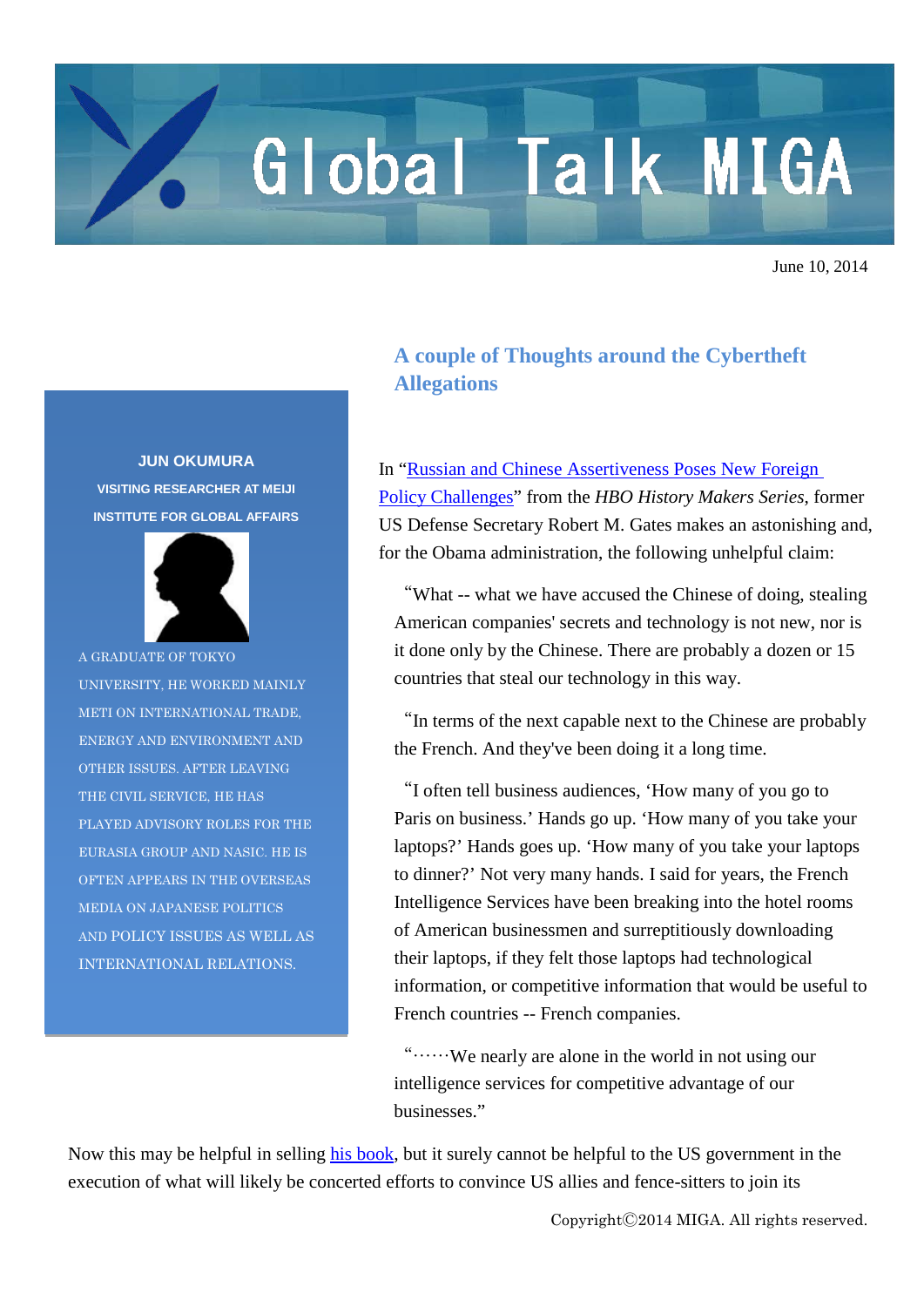years-long fight against China's government-sponsored cybertheft following its criminal charges against five PLA officers. I will not hazard a guess as to the eventual success of the US endeavor—for that, I need to be compensated for the time and effort it would take—but there are a couple of points that I've looked at that may be of interest to you as you think forward.

First, is the US being hypocritical in charging PLA officers with cybertheft for commercial gain while overlooking France, to use Gates' stark example? There's obviously too little information here to be sure one way or another, but I will say this: It is not difficult to assume that the US government is going easier on its allies than on China, but if we go by Gate's allegations alone, the differentiation in their treatment appears to be warranted, indeed, demanded by rule of law. Note that the French theft occurred on French soil. In Japan, overseas theft is punishable under the Penal Code only if the criminal is Japanese. How about the United States? A cursory search turns up this [CRS Report,](http://www.fas.org/sgp/crs/misc/94-166.pdf) which strongly suggests that simple overseas theft where the only US connection is the victim is unlikely to be prosecuted under US law (although the existence of state laws muddies the situation somewhat), and [this FBI advisory,](http://www.fbi.gov/about-us/investigate/counterintelligence/economic-espionage) which makes it clear that the Economic Espionage Act, under which the French actions obviously falls, only protects against "theft that occurs …outside of the United States" when "(a) an act in furtherance of the offense" has "been committed in the United States or (b) the violator is a U.S. person or organization." By contrast, a "federal grand jury in Pittsburg…found that [the] five Chinese military officers conspired together, and with others, to hack into the computers of organizations *in Western Pennsylvania and elsewhere in the United States,*" according to this [announcement](http://www.justice.gov/iso/opa/ag/speeches/2014/ag-speech-140519.html) by US Attorney General Eric Holder.

Leaving aside that fact that you need to identify suspects and connect them to the crime with evidence to bring an indictment, prosecuting the French agents was never an option as far as the facts alleged by Gates were concerned, at least if the term "rule of law" means anything.

Second, are US hands as clean as Gates claims they are? Well, many Japanese trade officials and diplomats would dispute his expansive statement that "[w]e nearly are alone in the world in not using our intelligence services for competitive advantage of our businesses." During the trade friction years when US trade negotiators forcefully pushed their Japanese counterparts for concessions, Japanese officials directly engaged in the negotiations were convinced that the US government was wiretapping the Japanese embassy and hotel rooms in Washington where Japanese negotiators were staying. They pointed to what they believed were telltale signs of wiretapping, and routinely used payphones for sensitive communication. It could not be proved then, it cannot be proved now, but you will be hard put to find any of the negotiators at the time that would be willing to even seriously doubt the allegation. And given how the US government was working hand-in-glove at the time with US textile, steel, auto, electric and electronic appliances, and computer industries (to name those that immediately come to mind), it requires no stretch of the imagination to consider those allegations, if true, to be "using [US] intelligence services for competitive advantage of [US] businesses."

Obviously, a distinction needs to be made between allegations of a government acting as the mastermind of an economic crime ring and a government attempting to gain a negotiating edge, respectively. That said, the US government must be mindful that the Snowden revelations will not be the only on the mind of its